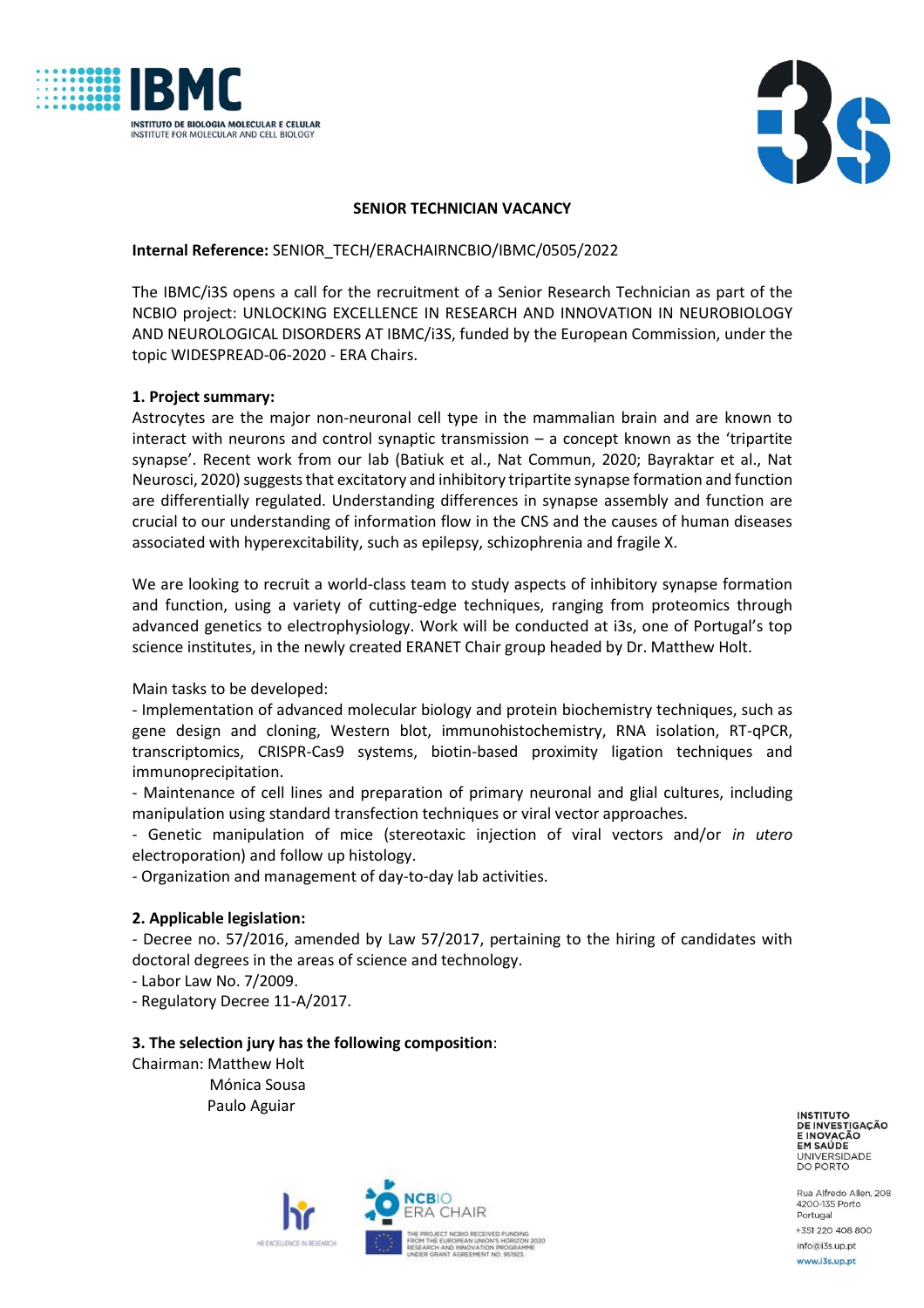



**4. Workplace:** IBMC/i3S, Rua Alfredo Allen, 208, Porto, Portugal.

**5. Salary Range:** The Tech position carries a monthly salary range between 2223,41 euros and 2402,08 euros, in line with internal guidelines and dependent on the experience of the candidate.

### **6. General and specific requirements for the position are**: **Mandatory:**

- Possess a Ph.D. in molecular biology, biochemistry or cell biology.

- Have worked extensively with mice and have experience with colony management.

- Familiar with the day-to-day functioning of a research lab in an academic environment, with prior experience in lab organization and management.

### **Preferred:**

- Highly motivated and comfortable with responsibility, including issues surrounding health and safety and animal ethics.

- Can work independently but also as a team player, happy to share experience/expertise with new researchers (Ph.D. students, junior technicians etc).

- Must be fluent in both written and spoken Portuguese and English.

- Immediate start availability is a strong plus

### **7. The selection will be made through the evaluation of the following criteria:**

• Detailed CV (80%) – Scientific background and experience in relevant lab techniques (30%), previous work experience (incl. lab management activities) (30%), experience with mentoring junior lab staff (10%) and evidence of relevant professional publications (including oral and poster presentations) (10%).

• Motivation letter (10%): covering interest and motivation in the area of research advertised.

• Interview (10%).

**8.** Candidates achieving a score of 80% or more on initial review with be short-listed for interview (10%) and/or a seminar.

**9.** The final classification system for candidates is expressed on a scale from 0 to 100. Each member of the jury will rank candidates based on the selection criteria and a consensus list will be drawn up of candidate rankings.

Minutes of the proceedings, including the individual rankings of jury members, will be recorded and made available to candidates when requested.

**10.** The final decision of the jury will be ratified by the managing director of the institute, prior to final appointment.

> **INSTITUTO** DE INVESTIGAÇÃO EM SAÚDE UNIVERSIDADE<br>DO PORTO

Rua Alfredo Allen, 208 4200-135 Porto Portugal +351 220 408 800 info@i3s.up.pt www.i3s.up.pt